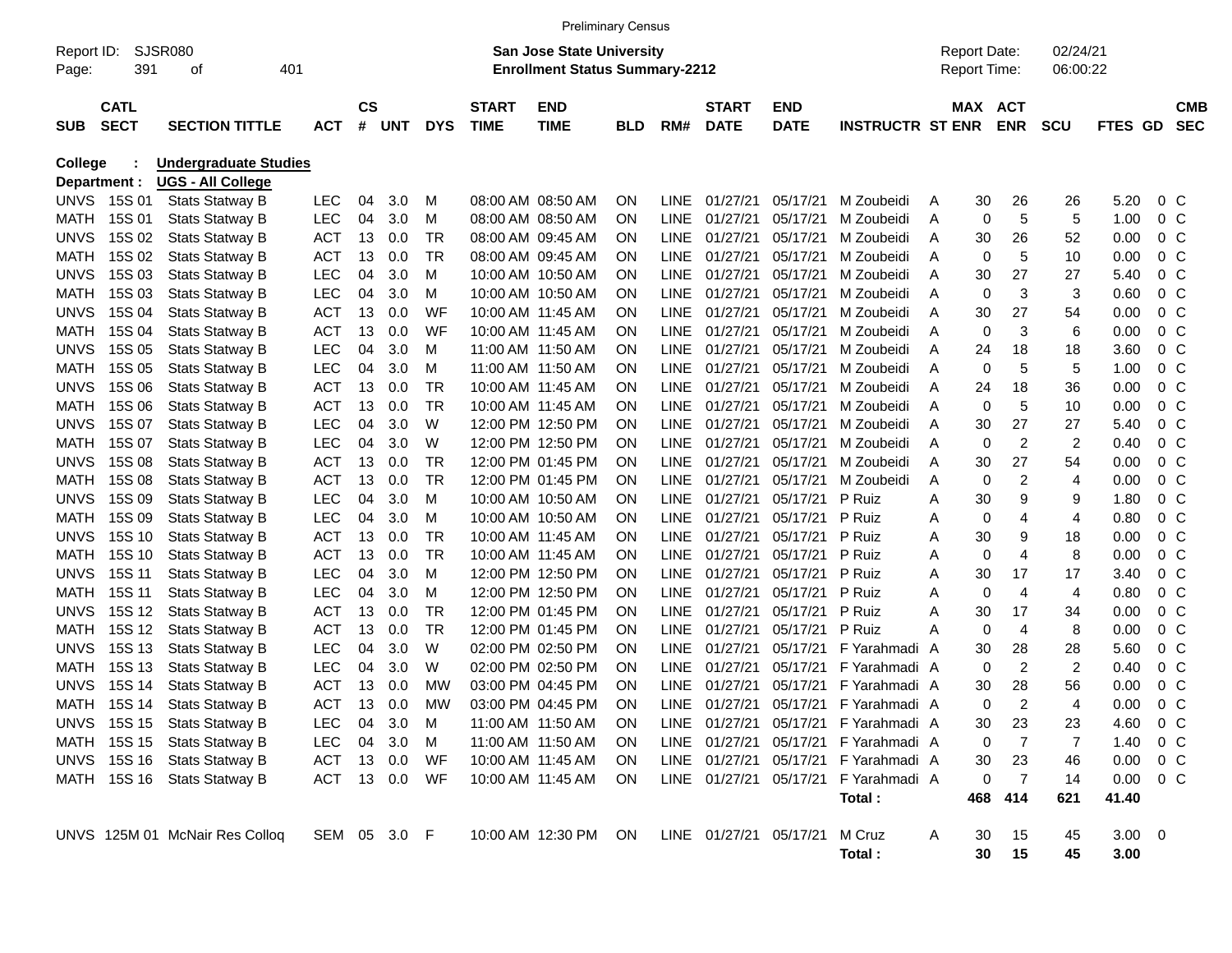|                                                                                                                                                                                                                                                   |                                                                                           |                                                                           |                                                                                  | <b>Preliminary Census</b>                                     |                                                                  |                                                          |                                                          |                                                                                        |                                                           |                                                 |                                                 |                                                                                                |                                         |
|---------------------------------------------------------------------------------------------------------------------------------------------------------------------------------------------------------------------------------------------------|-------------------------------------------------------------------------------------------|---------------------------------------------------------------------------|----------------------------------------------------------------------------------|---------------------------------------------------------------|------------------------------------------------------------------|----------------------------------------------------------|----------------------------------------------------------|----------------------------------------------------------------------------------------|-----------------------------------------------------------|-------------------------------------------------|-------------------------------------------------|------------------------------------------------------------------------------------------------|-----------------------------------------|
| <b>SJSR080</b><br>Report ID:<br>392<br>401<br>οf<br>Page:                                                                                                                                                                                         |                                                                                           | <b>San Jose State University</b><br><b>Enrollment Status Summary-2212</b> |                                                                                  |                                                               |                                                                  |                                                          |                                                          |                                                                                        |                                                           | Report Date:<br><b>Report Time:</b>             | 02/24/21<br>06:00:22                            |                                                                                                |                                         |
| <b>CATL</b><br><b>SECT</b><br><b>SECTION TITTLE</b><br><b>SUB</b>                                                                                                                                                                                 | <b>CS</b><br>#<br><b>ACT</b>                                                              | UNT<br><b>DYS</b>                                                         | <b>START</b><br><b>END</b><br><b>TIME</b><br><b>TIME</b>                         | <b>BLD</b>                                                    | RM#                                                              | <b>START</b><br><b>DATE</b>                              | <b>END</b><br><b>DATE</b>                                | <b>INSTRUCTR ST ENR</b>                                                                | <b>MAX</b>                                                | <b>ACT</b><br><b>ENR</b>                        | <b>SCU</b>                                      | <b>FTES GD</b>                                                                                 | <b>CMB</b><br><b>SEC</b>                |
| <b>UNVS</b><br><b>Indiv Studies</b><br>18001<br><b>UNVS</b><br><b>Indiv Studies</b><br>180 02<br><b>UNVS</b><br>180 03<br><b>Indiv Studies</b><br><b>UNVS</b><br>180 04<br><b>Indiv Studies</b><br><b>UNVS 19901</b><br><b>Orientation Ldship</b> | <b>SUP</b><br>36<br><b>SUP</b><br>36<br><b>SUP</b><br>36<br><b>SUP</b><br>36<br>SEM<br>05 | ТВА<br>1.0<br>2.0<br>TBA<br>3.0<br>TBA<br>1.0<br>TBA<br>3.0<br>$\top$     | 04:30 PM 07:15 PM                                                                | <b>ON</b><br><b>ON</b><br><b>ON</b><br><b>ON</b><br><b>ON</b> | <b>LINE</b><br><b>LINE</b><br><b>LINE</b><br><b>LINE</b><br>LINE | 01/27/21<br>01/27/21<br>01/27/21<br>01/27/21<br>01/27/21 | 05/17/21<br>05/17/21<br>05/17/21<br>05/17/21<br>05/17/21 | M Jackson<br>M Jackson<br>M Jackson<br>M Jackson<br>Total :<br>R Flores                | 20<br>A<br>20<br>A<br>20<br>A<br>20<br>A<br>80<br>A<br>40 | $\Omega$<br>0<br>0<br>0<br>$\bf{0}$<br>22       | 0<br>$\mathbf 0$<br>0<br>$\mathbf 0$<br>0<br>66 | $0.00 \quad 0$<br>$0.00 \quad 0$<br>$0.00 \quad 0$<br>$0.00 \quad 0$<br>0.00<br>$4.40 \quad 0$ |                                         |
| UNVS 1015W 01 Statway Sup Activity<br>MATH 1015W 01 Statway Sup Activity<br>UNVS 1015W 02 Statway Sup Activity<br>MATH 1015W 02 Statway Sup Activity                                                                                              | <b>ACT</b><br>13<br><b>ACT</b><br>13<br><b>ACT</b><br>13<br><b>ACT</b><br>13              | - F<br>1.0<br>1.0<br>- F<br>1.0<br>W<br>1.0<br>W                          | 01:00 PM 02:45 PM<br>01:00 PM 02:45 PM<br>08:00 AM 09:45 AM<br>08:00 AM 09:45 AM | <b>ON</b><br><b>ON</b><br><b>ON</b><br><b>ON</b>              | <b>LINE</b><br>LINE.<br>LINE.<br>LINE.                           | 01/27/21<br>01/27/21<br>01/27/21<br>01/27/21             | 05/17/21<br>05/17/21<br>05/17/21<br>05/17/21             | Total :<br>F Yarahmadi A<br>F Yarahmadi A<br>F Yarahmadi A<br>F Yarahmadi A<br>Total : | 40<br>20<br>0<br>20<br>$\Omega$<br>40                     | 22<br>10<br>$\mathbf 0$<br>11<br>$\Omega$<br>21 | 66<br>10<br>0<br>11<br>0<br>21                  | 4.40<br>0.67<br>0.00<br>0.73<br>0.00<br>1.40                                                   | $0\,C$<br>$0\,$ C<br>$0\,$ C<br>$0\,$ C |

**Department : UGS - All College** 

| Department Total:         | 658 | 472 | 753 | 50.20 |
|---------------------------|-----|-----|-----|-------|
| <b>Lower Division:</b>    | 468 | 414 | 621 | 41.40 |
| <b>Upper Division:</b>    | 150 | 37  | 111 | 7.40  |
| <b>Graduate Division:</b> | 40  | 21  | 21  | 1.40  |